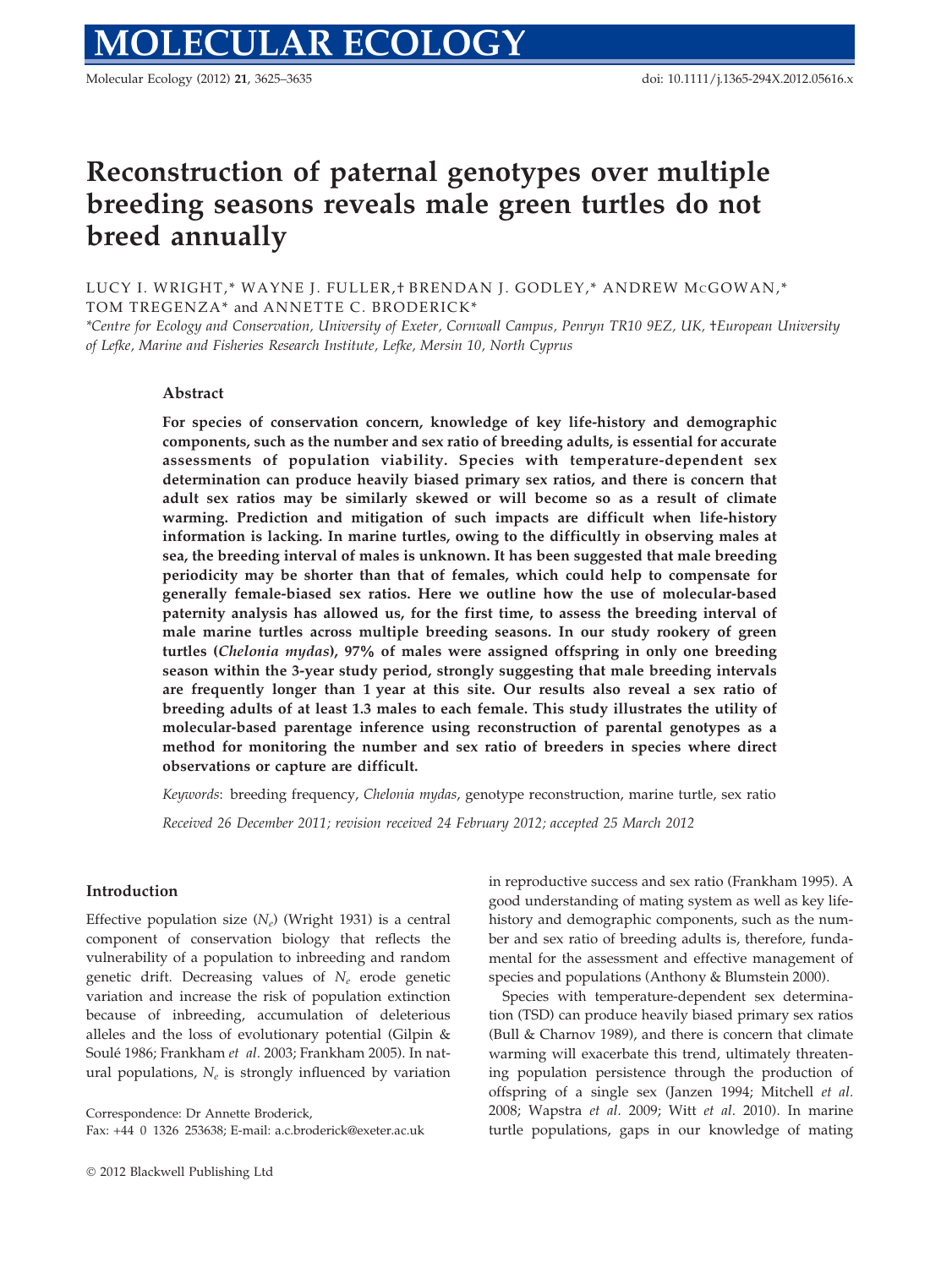systems currently impede accurate evaluations of the potential impacts of climate change (Hawkes et al. 2009). Specifically, the breeding frequency of males is not known, and operational sex ratios (the ratio of fertilizable females to sexually active males at a given time (Emlen & Oring 1977)) are poorly understood, owing to the difficulty in observing or capturing male turtles at sea. Existing population censuses are typically based on estimated numbers of nesting females (e.g. Broderick et al. 2002; Dutton et al. 2005), meanwhile the number of males contributing to breeding populations is unknown.

Molecular parentage-based approaches to study mating systems are particularly appropriate in marine systems, where mating is rarely observed and high vagility of species limits access to them (e.g. Frasier et al. 2007; DiBattista et al. 2008). Sibship reconstruction from neutral genetic markers makes it possible to determine family structure even when it is not possible to sample candidate parents (e.g. Wang 2004; Wang & Santure 2009), and this approach has been used to infer mating system (Gottelli et al. 2007; DiBattista et al. 2008) and estimate effective population size (Liu & Ely 2009; Israel & May 2010; Kanno et al. 2010). The molecular ecology of marine turtles is an active area of research, and genetic methods have revealed that polyandry is widespread across marine turtle species (reviewed in Lee 2008; Uller & Olsson 2008). However, to date, molecular studies of mating systems in marine turtles have focused heavily on the question of female promiscuity, whilst many aspects of reproduction in male turtles have not been fully addressed.

All species of marine turtles have TSD and a large number of studies across species, populations and geographic ranges indicate that hatchling sex ratios biased towards females (the sex produced at warmer temperatures) are the norm (reviewed in Hawkes et al. 2009) and are likely to increase under future climate change scenarios (Fuentes et al. 2010; Witt et al. 2010), causing concern that lack of males might threaten the persistence of depleted populations. Assessing the juvenile and adult sex ratios of marine turtle populations at sea is logistically challenging and is further complicated by their complex life history and migrations (Bowen & Karl 2007). Whether female-biased sex ratios remain at later life stages is not clear; a number of studies suggest that juvenile and adult sex ratios are moderately female-skewed (e.g. Stabenau et al. 1996; Casale et al. 2005; Braun-McNeill et al. 2007; Delgado et al. 2010); however, Chaloupka & Limpus (2001) report a male-biased adult sex ratio despite a female-biased juvenile sex ratio of green turtles in the southern Great Barrier Reef. Furthermore, relatively equal sex ratios of breeders have recently been reported in green and leatherback (Dermochelys coriacea) turtle populations, even though offspring sex ratios in

these populations are female-skewed (Stewart & Dutton 2011; Wright et al. 2012). These results could suggest sex differences in adult dispersal or sex-biased mortality of juvenile or adult turtles. There is some evidence that hatchlings from cooler nests (and therefore likely to be male) are larger and show increased swimming ability than hatchlings from warmer nests (Booth & Evans 2011), which may reduce their vulnerability to predation (Janzen et al. 2000a,b). Alternatively, male turtles might breed more frequently than female turtles (Limpus 1993). If female-skewed hatchling sex ratios persist in adult populations, then a consequence of more frequent mating by males could be that operational sex ratios of breeding aggregations in a given year are more equal than expected. In other words, a higher reproductive rate for male turtles would mean that the ratio of males to females that are ready to mate in any one breeding season could be relatively equal even if the adult sex ratio is female biased.

Marine turtles are capital breeders (Bonnet et al. 1998), and females typically reproduce at intervals of several years (reviewed in Miller 1997; Hamann et al. 2003). Smaller energetic requirements for reproduction in males than females may allow them to mate more frequently, and there are reports of some male loggerhead (Caretta caretta), leatherback and green turtles migrating to breeding grounds annually (Limpus 1993; James et al. 2005; Hays et al. 2010). Whilst a shorter reproductive interval in males might help to ensure mate availability even if adult populations are highly female biased (Hays et al. 2010), a small male population size will, nevertheless, result in inbreeding and loss of genetic variation, which will be exacerbated if there is a large skew among individuals in reproductive success (Frankham 1995; Karl 2008). Considering the potential of climate warming to further feminise marine turtle populations, it is critical that we have a better understanding of current sex ratios of older size classes. Because of the implications for  $N_e$ and population viability, it is important that we distinguish whether the observed relatively equal sex ratios of breeders in marine turtle populations are the result of a few males breeding annually or of larger adult male population sizes than predicted based on offspring sex ratios.

Here we use microsatellite analysis to specifically address the question of male mating periodicity in a green turtle rookery in northern Cyprus that exhibits a highly female-biased offspring sex ratio (86–96% female, Broderick et al. 2000; Wright et al. 2012). Although male marine turtles are difficult to locate and sample at sea, female turtles and their offspring are easily accessible on the nesting beach. We intensively sampled and genotyped mothers and offspring and used sibship reconstruction and paternal genotype reconstruction to identify males across three successive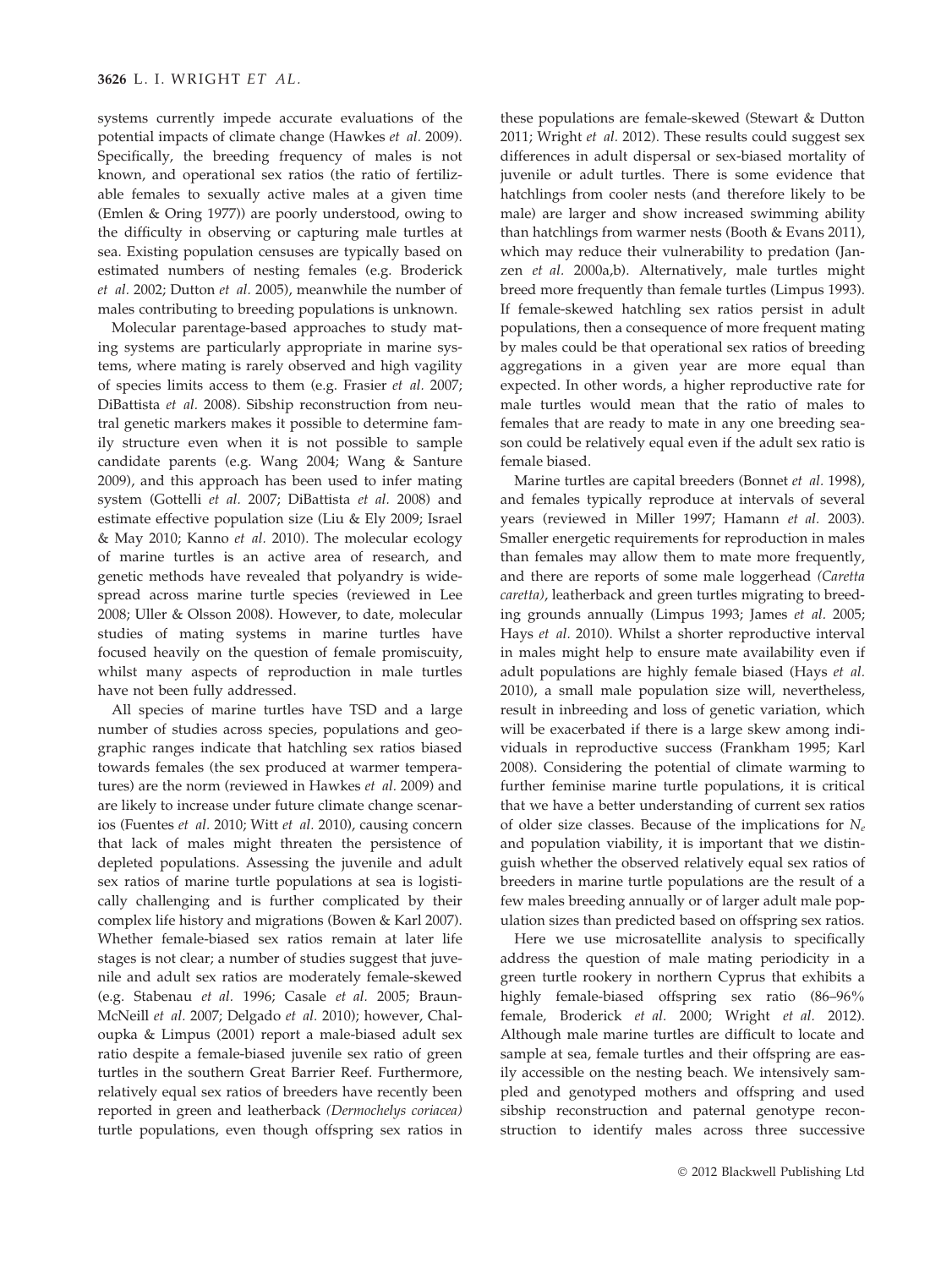breeding seasons. By sampling a large proportion of the nesting female population at the study site (>90% of females that successfully nested at the site each year were included in the study), we were also able to estimate the sex ratio of breeding adults and the number of males successfully reproducing, with the aim of better understanding the male contribution to the gene pool and subsequent implications for  $N_e$ .

# Materials and methods

#### Study site

The study was conducted in a wild population of green turtles at Alagadi Beach, northern Cyprus during three consecutive breeding seasons from 2008 to 2010. The Mediterranean green turtle population consists of approximately 300–400 females nesting annually (Broderick et al. 2002) and was recently ranked as the most endangered green turtle population in the world (Wallace et al. 2011). Alagadi Beach is among the most important nesting sites for green turtles in the Mediterranean (Kasparek et al. 2001), supporting a total breeding population of approximately 100 females (Broderick et al. 2002). The annual nesting population is highly variable, but averaged 30 females per year during the study period (range 23–40). Nesting is localized in the Mediterranean occurring mostly in Turkey, Cyprus and Syria and in much smaller numbers in Israel and Egypt (Broderick et al. 2002; Rees et al. 2008). The closest major breeding rookery to Alagadi is the Karpaz Peninsula of northern Cyprus, approximately 83 km away. Alagadi beach consists of two short coves (2 km total), on which the nesting population of green turtles has

been monitored comprehensively since 1992. All nesting females are marked individuals, and all clutches are recorded and attributed to individual females.

#### Sample collection

Tissue biopsies were taken from nesting female turtles of known identity from the trailing edge of the foreflipper. Clutches were marked, and upon hatching, tissue biopsies were taken from a sample of hatchlings in each clutch from the trailing edge of the carapace. Live and dead hatchlings as well as dead embryos from unhatched eggs were sampled. In 2008, tissue samples were stored in Queen's lysis buffer (Seutin et al. 1991), and in subsequent years, tissue samples were stored in 96% alcohol. In 2008, two clutches were sampled from a subset (16 of 20) of females. Inferred paternity was highly correlated in the successive clutches of these females, so in further years, we reduced our sampling effort to a single clutch per female. In total, 94 clutches from 78 females were sampled, representing 92% of females that successfully produced offspring at the site during the study period.

# Genotyping

Genomic DNA was extracted from tissue samples using a standard ammonium acetate precipitation method (Nicholls et al. 2000). Samples were genotyped at 14 polymorphic microsatellite loci designed for use in sea turtles and previously shown to amplify and be polymorphic in the green turtle (Table 1). However, one marker, D105, was later removed from analysis because of evidence of null alleles. Primers were labelled with fluorescent dyes (6-FAM, HEX or NED) and the loci

| Locus            | Reference                     | $\boldsymbol{n}$ | No. alleles | $H_{\rm O}$ | $H_{\rm E}$ | <b>PIC</b> |
|------------------|-------------------------------|------------------|-------------|-------------|-------------|------------|
| A6               | Dutton $&$ Frey (2009)        | 88               | 6           | 0.750       | 0.734       | 0.687      |
| <b>B103</b>      | Dutton $&$ Frey (2009)        | 88               | 5           | 0.636       | 0.673       | 0.619      |
| <b>B123</b>      | Dutton $&$ Frey (2009)        | 87               | 5           | 0.655       | 0.631       | 0.562      |
| C <sub>102</sub> | Dutton $&$ Frey (2009)        | 88               | 5           | 0.614       | 0.625       | 0.563      |
| $D105*$          | Dutton $&$ Frey (2009)        | 88               | 8           | 0.648       | 0.787       | 0.754      |
| D <sub>2</sub>   | Dutton $&$ Frey (2009)        | 87               | 10          | 0.828       | 0.760       | 0.726      |
| Cm <sub>3</sub>  | FitzSimmons et al. (1995)     | 88               | 8           | 0.568       | 0.546       | 0.517      |
| Cm58             | FitzSimmons et al. (1995)     | 88               | 7           | 0.807       | 0.808       | 0.776      |
| Klk314           | Kichler et al. (1999)         | 88               | 4           | 0.477       | 0.507       | 0.408      |
| Or7              | Aggarwal et al. (2004)        | 88               | 5           | 0.716       | 0.660       | 0.614      |
| Cc2              | Monzon-Arguello et al. (2008) | 88               | 8           | 0.727       | 0.766       | 0.730      |
| Cc28             | Monzon-Arguello et al. (2008) | 88               | 4           | 0.716       | 0.728       | 0.672      |
| CcP7D04          | Shamblin et al. (2009)        | 87               | 8           | 0.851       | 0.791       | 0.757      |
| CcP7E11          | Shamblin et al. (2007)        | 88               | 4           | 0.500       | 0.484       | 0.443      |
|                  |                               |                  |             |             |             |            |

Table 1 Characterization of microsatellite loci in green turtles (Chelonia mydas) at Alagadi, northern Cyprus

 $H_{\text{O}}$ , observed heterozygosity;  $H_{\text{E}}$ , expected heterozygosity; PIC, polymorphic information content.

\*Removed prior to parentage analyses.

- 2012 Blackwell Publishing Ltd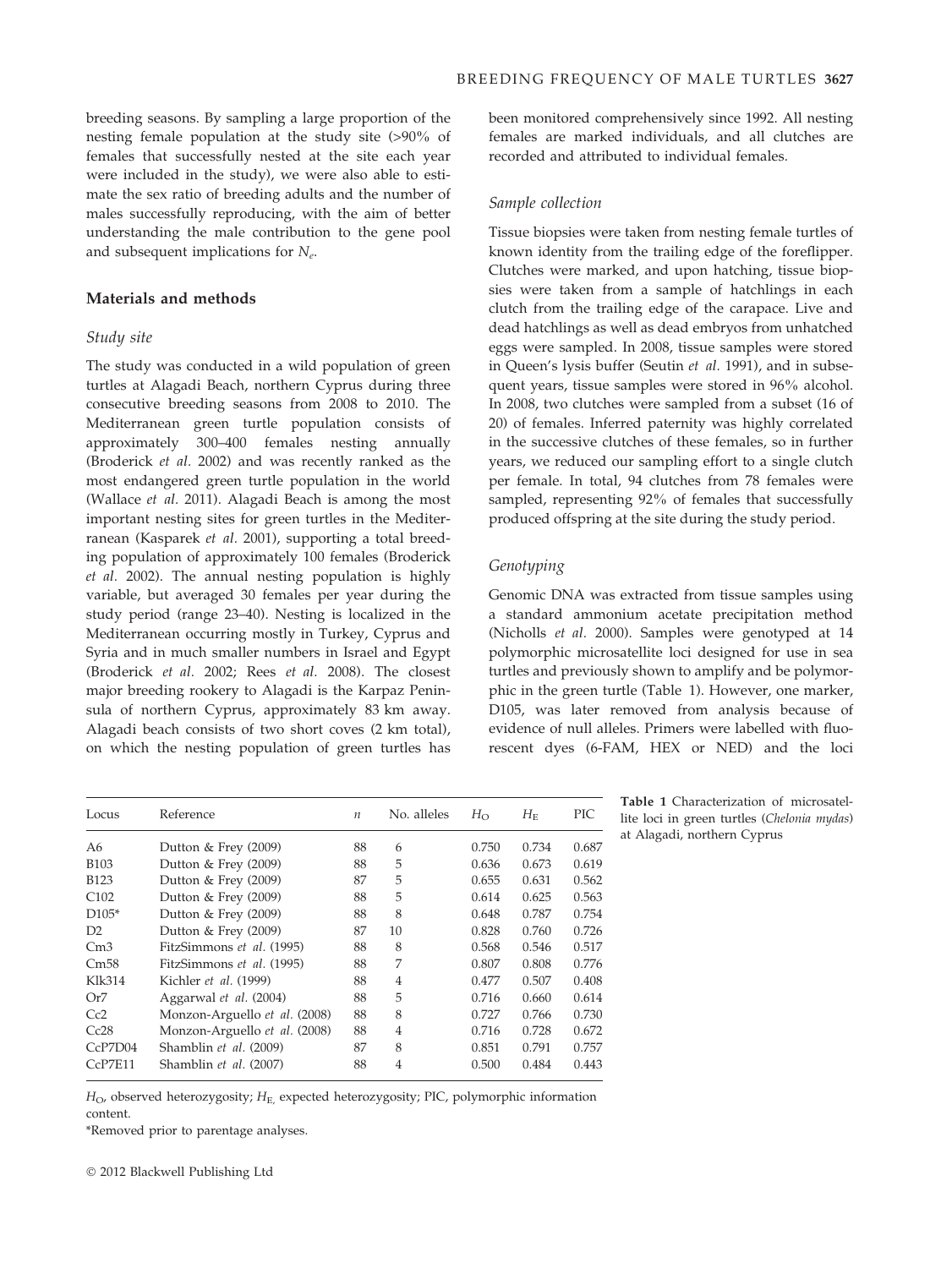amplified in two multiplex PCR sets. PCR amplification was carried out in an MJ Research model PTC DNA Engine Tetrad thermal cycler according to the following schedule: 95 °C for 15 min followed by 35 cycles of 94 °C for 30 s, 58 °C for 90 s and 72 °C for 60 s and finally one cycle of  $60^{\circ}$ C for 30 min. Allele sizes were assigned using an internal size standard (Genescan-500-ROX; Applied Biosystems), an ABI 3730 DNA Analyser and ABI GeneMapper 3.7 software (Applied Biosystems). All PCRs were run with positive and negative controls.

A minimum of 20 offspring from each clutch were analysed. Samples that failed to amplify at all loci were re-amplified and re-scored. Any samples that still failed to amplify at a minimum of 10 loci were excluded from further analyses. Multilocus genotypes were complete at all of the 13 final loci for >97% of individuals. In total 2042 offspring (mean  $\pm$  SD = 21.7  $\pm$  1.2 hatchlings per clutch, range = 18–23, Table 2) and 78 mothers were included in the final parentage analysis.

To assess genotyping error rate, approximately 5% of samples were re-extracted, re-amplified and re-scored in a blind fashion and compared with original allele calls. Differences in the repeated genotypes were observed at seven allele calls of 3273 (0.21% error), and the highest error at any particular locus was 0.8% at locus B103. We also assessed the entire data set for null alleles, allelic dropout and genotyping error using the program MicroErrorAnalyzer (Wang 2010), which compares genotypes of parent–offspring dyads. Maximum likelihood estimates of error rates were 0.004 for null alleles (although all of these were at locus D105, which was removed from the analysis), <0.0001 for allelic dropout and 0.0003 for genotyping error.

Samples from 88 adult turtles (78 mothers that were included in the study plus nine additional females and one male sampled from the same site between 2007 and 2010) were used to determine population allele frequencies and assess the suitability of the microsatellite markers for paternity analysis. Allele frequency analysis and tests of deviation from Hardy–Weinberg equilibrium (HWE) were performed in the program CERVUS version 2.0 (Marshall et al. 1998). Linkage disequilibrium between all pairs of loci was tested using a Markov chain method in GENEPOP version 4.0.10 (Raymond & Rousset 1995).

#### Paternity analysis

Sibship and parentage inference were carried out in COLONY version 2.0 (Wang & Santure 2009). COLONY uses a maximum likelihood model to assign sibship and parentage relationships. Offspring are clustered into full- and half-sib families, candidate parents are assigned to clusters and genotypes of unknown parents are inferred. Three replicate runs of 'long' length were conducted on the same data set assuming an error rate of 0.004 for allelic dropout and 0.008 for genotyping error (based on the highest error rate per locus observed in our error tests). Each of the replicate runs used different random number seeds to initiate the simulated annealing processes. Maternity of all offspring was known. All genotyped offspring were analysed together to detect any paternal half-sibs, which would identify males that sired offspring in more than 1 year or with more than one female within a year.

## Results

Over the 3-year study period, our parentage analysis detected at least 98 different males that sired offspring from the 78 study females, indicating a sex ratio of breeding adult turtles of at least 1.3 males (M):1 female (F) across the 3 years, with a minimum of 1.1 M:1 F (2009) and maximum of  $1.5$  M:1 F (2008) in any particular breeding season (Fig. 1). There was a high degree of convergence between the three COLONY runs. Two of the three runs found the most likely number of unique males that sired offspring at this site across the study period to be 98, whilst one run found 100 unique sires to be most likely. We only concluded that a particular male had sired offspring with multiple females or that a female had mated with more than one male, when all three runs gave consistent results. Using these conservative estimates of the number of mates, for males and females, both within and between seasons, we infer 99 unique sires (Table 2).

Only three (3%) inferred males were assigned offspring in more than one breeding season (two males: 2008 and 2009; one male: 2008 and 2010), whilst 97% of males were assigned offspring in only one breeding season within the study period. The males that sired offspring only in 2008 or 2010 (59 of 99; 60%) had a minimum breeding interval of 3 years with females at the Alagadi rookery within the study period, whilst the males that sired offspring only in 2009 (37 of 99; 37%) had a minimum breeding interval of 2 years. No males were assigned offspring in all 3 years, suggesting that male turtles do not generally breed annually at this site. No females reproduced more than once at this site during the 3-year study. There was no consistent evidence from all three COLONY runs that any single male sired offspring with more than one female within a breeding season (i.e. COLONY did not consistently identify any paternal half-sibs within a breeding season), providing evidence that no particular males were able to dominate reproduction. However, the analysis did identify multiple paternity in the clutches of 19 (24%) females, inferring a maximum of four fathers in any single clutch (Table 2).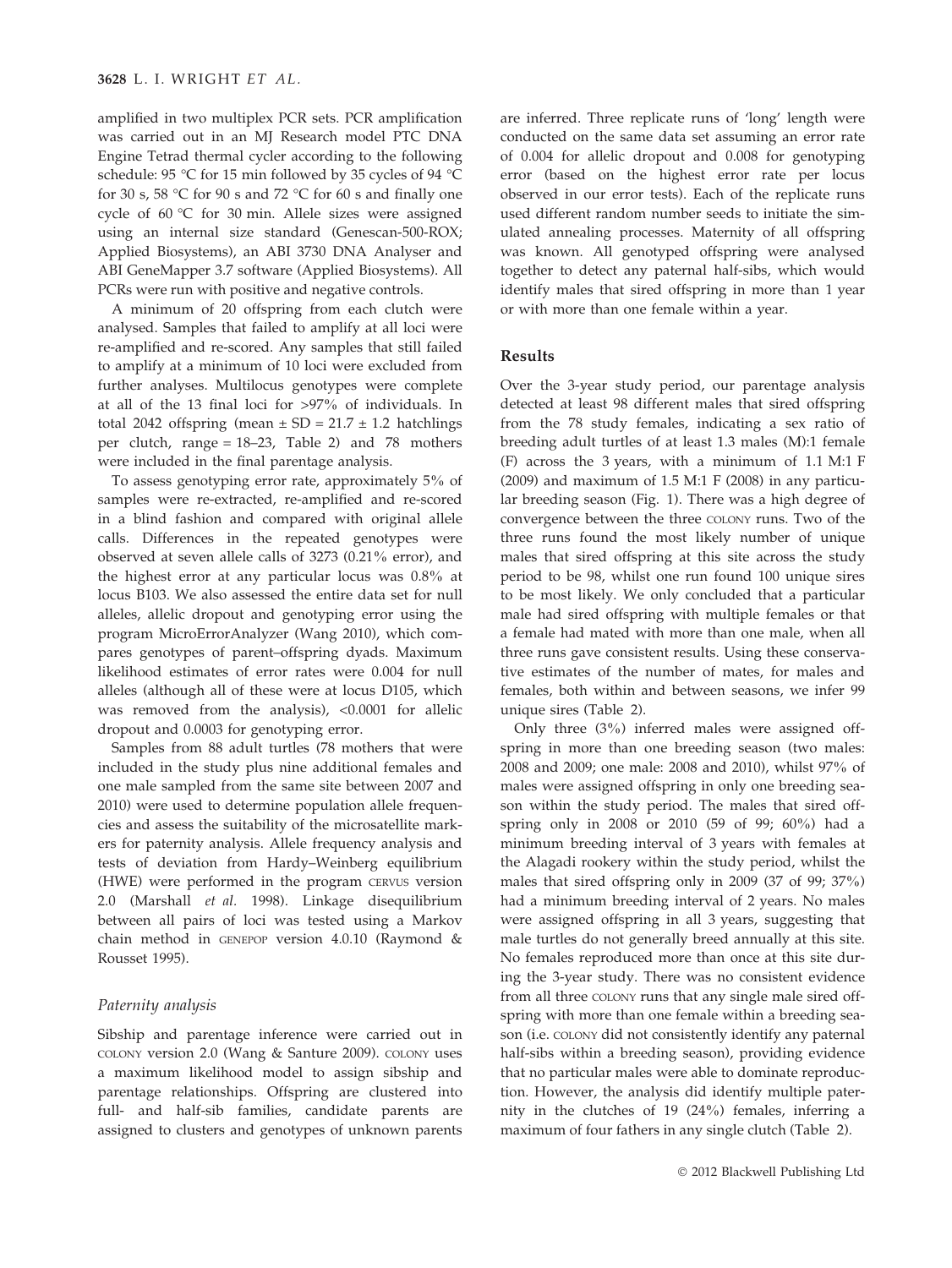Table 2 Inferred paternity and number of fathers per clutch. For some clutches, the number of inferred fathers differed across the three COLONY runs; we show minimum and maximum numbers of inferred fathers per clutch, but only conclude multiple paternity when all runs detect at least two fathers (shown in bold, column 5). No candidate males were sampled; all inferred father IDs (column 7) refer to unsampled putative males and are inferred from the most conservative estimates across all three COLONY runs. Numbers of offspring per clutch that were consistently assigned to putative sires are shown in brackets. Males assigned offspring in more than 1 year are shown in bold

| Mother<br>ID-Clutch | Year | No. of<br>offspring<br>sampled | Clutch<br>size | Min.<br>inferred<br>fathers | Max.<br>inferred<br>fathers | Inferred father ID              |  |
|---------------------|------|--------------------------------|----------------|-----------------------------|-----------------------------|---------------------------------|--|
| $G001-1$            | 2008 | 23                             | 111            | $\mathbf{1}$                | $\mathbf{1}$                | F1(23)                          |  |
| G001-3              | 2008 | 22                             | 138            | $\mathbf{1}$                | $\mathbf{1}$                | F1(22)                          |  |
| G008-1              | 2008 | 22                             | 89             | $\overline{\mathbf{c}}$     | $\overline{c}$              | $F6(21)$ , $F7(1)$              |  |
| G008-3              | 2008 | 23                             | 107            | $\mathbf{1}$                | $\,1\,$                     | F6(23)                          |  |
| G048-1              | 2008 | 22                             | 119            | 3                           | 3                           | F14(5), F15(11), F16(6)         |  |
| G048-2              | 2008 | 22                             | 140            | 3                           | 4                           | $F14(4)$ , $F15(15)$ , $F16(3)$ |  |
| $G056-1$            | 2008 | 22                             | 76             | $\overline{2}$              | $\overline{2}$              | F17, F18                        |  |
| G056-3              | 2008 | 22                             | 98             | $\mathbf{1}$                | $\overline{2}$              | F18                             |  |
| $G057-1$            | 2008 | 21                             | 40             | $\overline{2}$              | $\overline{2}$              | F19(6), F20(15)                 |  |
| G057-3              | 2008 | 23                             | 121            | $\mathbf{1}$                | $\mathbf{1}$                | F19(23)                         |  |
| G152-1              | 2008 | 21                             | 69             | $\overline{\mathbf{c}}$     | $\overline{c}$              | $F29(20)$ , $F30(1)$            |  |
| G155-2              | 2008 | 23                             | 144            | $\overline{\mathbf{2}}$     | $\overline{2}$              | $F31(20)$ , $F32(3)$            |  |
| G155-4              | 2008 | 20                             | 117            | $\overline{\mathbf{c}}$     | $\overline{2}$              | $F31(16)$ , $F32(4)$            |  |
| G158-1              | 2008 | 22                             | 119            | $\mathbf{1}$                | $\mathbf{1}$                | F36(22)                         |  |
| G158-2              | 2008 | 22                             | 136            | $\mathbf{1}$                | $\mathbf{1}$                | F36(22)                         |  |
| G168-1              | 2008 | 23                             | 111            | $\mathbf{1}$                | $\mathbf{1}$                | F40(23)                         |  |
| G168-3              | 2008 | 22                             | 123            | $\mathbf{1}$                | $\mathbf{1}$                | F40(22)                         |  |
| G177-1              | 2008 | 19                             | 158            | $\mathbf{1}$                | $\mathbf{1}$                | F42(19)                         |  |
| G182-1              | 2008 | 23                             | 123            | $\mathbf{1}$                | $\mathbf{1}$                | F43(23)                         |  |
| G195-1              | 2008 | 22                             | 105            | $\mathbf{1}$                | $\mathbf{1}$                | F51(22)                         |  |
| G195-4              | 2008 | 23                             | 117            | $\mathbf{1}$                | $\mathbf{1}$                | F51(23)                         |  |
| G197-2              | 2008 | 21                             | 138            | $\mathbf{1}$                | $\mathbf{1}$                | F52(21)                         |  |
| G197-3              | 2008 | 22                             | 110            | $\mathbf{1}$                | $\mathbf{1}$                | F52(22)                         |  |
| G198-1              | 2008 | 22                             | 99             | $\mathbf{1}$                | $\mathbf{1}$                | F53(22)                         |  |
| G198-4              | 2008 | 21                             | 105            | $\mathbf{1}$                | $\mathbf{1}$                | F53(21)                         |  |
| G199-1              | 2008 | 22                             | 76             | $\mathbf{1}$                | $\mathbf{1}$                | F54(22)                         |  |
| G199-3              | 2008 | 18                             | 96             | $\mathbf{1}$                | $\mathbf{1}$                | F54(18)                         |  |
| G200-1              | 2008 | 21                             | 111            | $\mathbf{1}$                | $\mathbf{1}$                | F55(21)                         |  |
| G200-2              | 2008 | $20\,$                         | 101            | $\mathbf{1}$                | $\mathbf{1}$                | F55(20)                         |  |
| $G201-1$            | 2008 | 22                             | 95             | $\mathbf{1}$                | $\mathbf{1}$                | F56(22)                         |  |
| G202-2              | 2008 | 22                             | 115            | $\mathbf{1}$                | $\mathbf{1}$                | F57(22)                         |  |
| G202-4              | 2008 | 22                             | 116            | $\mathbf{1}$                | $\mathbf{1}$                | F57(22)                         |  |
| $G203-1$            | 2008 | 23                             | 95             | $\mathbf{1}$                | $\mathbf{1}$                | F58(23)                         |  |
| G203-3              | 2008 | 23                             | 100            | $\mathbf{1}$                | $\mathbf{1}$                | F58(23)                         |  |
| G204-1              | 2008 | 22                             | 95             | $\overline{\mathbf{c}}$     | $\overline{2}$              | F59(22), F60(2)                 |  |
| G204-3              | 2008 | 19                             | 122            | $\overline{\mathbf{2}}$     | $\overline{2}$              | $F59(15)$ , $F60(4)$            |  |
| G015-1              | 2009 | 21                             | 145            | $\overline{\mathbf{2}}$     | $\overline{\mathbf{c}}$     | $F10(16)$ , $F11(5)$            |  |
| G020-2              | 2009 | 21                             | 88             | $\mathbf{1}$                | $\mathbf{1}$                | F12(21)                         |  |
| $G071-1$            | 2009 | 21                             | 131            | $\,1$                       | $\mathbf{1}$                | F22(21)                         |  |
| G156-2              | 2009 | 21                             | 97             | $\overline{\mathbf{2}}$     | $\overline{2}$              | F33(15), F34(6)                 |  |
| G157-3              | 2009 | $21\,$                         | 137            | $\mathbf{1}$                | $\mathbf{1}$                | F35(21)                         |  |
| G166-1              | 2009 | $21\,$                         | $\rm 75$       | $\overline{\mathbf{c}}$     | $\overline{c}$              | F38(14), F39(7)                 |  |
| G185-2              | 2009 | 19                             | $102\,$        | $\,1$                       | $\mathbf{1}$                | F44(19)                         |  |
| $G187-1$            | 2009 | 21                             | 99             | $\mathbf{1}$                | $\mathbf{1}$                | F45(21)                         |  |
| G189-2              | 2009 | 21                             | 95             | 2                           | 2                           | $F46(18)$ , $F47(3)$            |  |
| G190-1              | 2009 | $21\,$                         | 93             | $\,1$                       | $\mathbf{1}$                | F48(21)                         |  |
| G191-1              | 2009 | $21\,$                         | 109            | $\,1$                       | $\mathbf{1}$                | F49(21)                         |  |
| G192-1              | 2009 | 21                             | 126            | $\mathbf{1}$                | $\mathbf{1}$                | F50(21)                         |  |
| $G205-1$            | 2009 | 20                             | $88\,$         | $\mathbf{1}$                | $\sqrt{2}$                  | F61(20)                         |  |
| $G206-1$            | 2009 | $21\,$                         | 81             | $\mathbf{1}$                | $\,1$                       | F62(21)                         |  |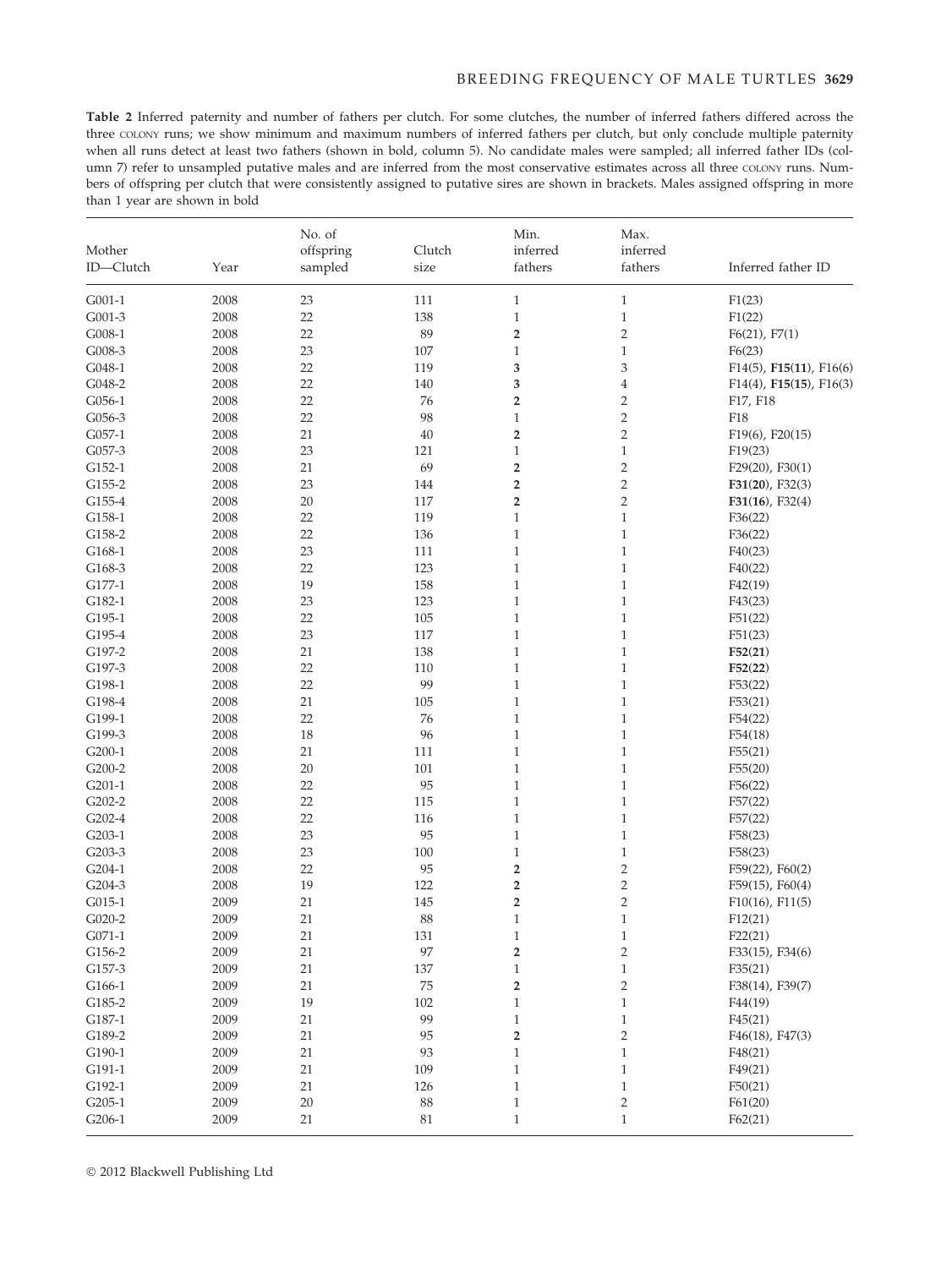# 3630 L. I. WRIGHT ET AL.

## Table 2 Continued.

|           |      | No. of    |        | Min.                    | Max.           |                              |  |
|-----------|------|-----------|--------|-------------------------|----------------|------------------------------|--|
| Mother    |      | offspring | Clutch | inferred                | inferred       |                              |  |
| ID-Clutch | Year | sampled   | size   | fathers                 | fathers        | Inferred father ID           |  |
| G207-3    | 2009 | 23        | 123    | $\mathbf{1}$            | $\,1$          | F63(23)                      |  |
| G208-1    | 2009 | 19        | 57     | $\mathbf{1}$            | $\,1$          | F64(19)                      |  |
| G209-1    | 2009 | 21        | 95     | $\mathbf{1}$            | $\mathbf{1}$   | F65(21)                      |  |
| G210-1    | 2009 | 21        | 69     | $\mathbf{1}$            | $\,1$          | F66(21)                      |  |
| $G211-1$  | 2009 | 21        | 95     | $\mathbf{1}$            | $\overline{2}$ | F67(21)                      |  |
| G212-1    | 2009 | 21        | 104    | $\mathbf{1}$            | $\,1$          | F68(21)                      |  |
| G213-1    | 2009 | 21        | 111    | $\mathbf{1}$            | $\mathbf{1}$   | F69(21)                      |  |
| G214-1    | 2009 | 21        | 104    | $\overline{2}$          | $\overline{2}$ | $F70(14)$ , $F71(7)$         |  |
| G215-1    | 2009 | 21        | 106    | $\mathbf{1}$            | $\mathbf{1}$   | F52(21)                      |  |
| G216-3    | 2009 | 21        | 94     | $\mathbf{1}$            | $\mathbf{1}$   | F72(21)                      |  |
| G218-1    | 2009 | 21        | 99     | $\mathbf{1}$            | $\mathbf{1}$   | F73(21)                      |  |
| G219-1    | 2009 | 21        | 98     | $\mathbf{1}$            | $\mathbf{1}$   | F31(21)                      |  |
| G220-1    | 2009 | 21        | 116    | $\mathbf{1}$            | $\mathbf{1}$   | F74(21)                      |  |
| $G221-1$  | 2009 | 21        | 108    | $\mathbf{1}$            | $\,1$          | F75(21)                      |  |
| G222-1    | 2009 | 21        | 123    | $\mathbf{1}$            | $\mathbf{1}$   | F76(21)                      |  |
| $G223-1$  | 2009 | 21        | 83     | $\mathbf{1}$            | $\,1$          | F77(21)                      |  |
| G224-1    | 2009 | 21        | 123    | $\mathbf{1}$            | $\mathbf{1}$   | F78(21)                      |  |
| $G225-1$  | 2009 | 21        | 77     | $\mathbf{1}$            | $\,1$          | F79(21)                      |  |
| G226-1    | 2009 | 21        | 79     | $\mathbf{1}$            | $\mathbf{1}$   | F80(21)                      |  |
| G227-1    | 2009 | 22        | 86     | $\mathbf{1}$            | $\mathbf{1}$   | F81(22)                      |  |
| G002-2    | 2010 | 23        | 149    | 3                       | 3              | $F2(18)$ , $F3(4)$ , $F4(1)$ |  |
| G006-2    | 2010 | 23        | 162    | $\mathbf{1}$            | $\,1$          | F5(23)                       |  |
| G009-2    | 2010 | 23        | 112    | $\overline{2}$          | $\sqrt{2}$     | $F8(22)$ , $F9(1)$           |  |
| G044-2    | 2010 | 23        | 119    | $\mathbf{1}$            | $\,1$          | F13(23)                      |  |
| $G055-2$  | 2010 | 22        | 126    | $\mathbf{1}$            | $\mathbf{1}$   | F15(22)                      |  |
| G058-2    | 2010 | 21        | 138    | $\,1$                   | $\,1$          | F21(21)                      |  |
| G080-2    | 2010 | 23        | 182    | $\mathbf{1}$            | $\mathbf{1}$   | F23(23)                      |  |
| G086-2    | 2010 | 23        | 115    | 3                       | 3              | F24(16), F25(6), F26(1)      |  |
| G087-2    | 2010 | 23        | 150    | $\overline{\mathbf{c}}$ | $\overline{2}$ | $F27(21)$ , $F28(2)$         |  |
| G163-2    | 2010 | 23        | 129    | $\mathbf{1}$            | $\mathbf{1}$   | F37(23)                      |  |
| G172-2    | 2010 | 22        | 126    | $\mathbf{1}$            | $\mathbf{1}$   | F41(22)                      |  |
| G229-2    | 2010 | 23        | 117    | $\mathbf{1}$            | $\mathbf{1}$   | F82(23)                      |  |
| G230-2    | 2010 | 23        | 88     | $\mathbf{1}$            | $\mathbf{1}$   | F83(23)                      |  |
| G231-2    | 2010 | 23        | 75     | $\overline{2}$          | 3              | F84(16), F85                 |  |
| G232-2    | 2010 | 23        | 115    | $\mathbf{1}$            | $\mathbf{1}$   | F86(23)                      |  |
| G233-2    | 2010 | 23        | 100    | 3                       | 3              | F87(8), F88(11), F89(4)      |  |
| G235-2    | 2010 | 23        | 117    | 3                       | 3              | F90(21), F91(1), F92(1)      |  |
| G236-1    | 2010 | 23        | 112    | $\mathbf{1}$            | $\,1$          | F93(23)                      |  |
| G237-2    | 2010 | 23        | 94     | $\mathbf{1}$            | $\mathbf{1}$   | F94(23)                      |  |
| G238-1    | 2010 | 23        | 119    | $\mathbf{1}$            | $\mathbf{1}$   | F95(23)                      |  |
| G239-2    | 2010 | 23        | 160    | $\mathbf{1}$            | $\mathbf{1}$   | F96(23)                      |  |
| G240-2    | 2010 | 23        | 107    | $\mathbf{1}$            | $\,1$          | F97(23)                      |  |
| $G241-1$  | 2010 | 23        | 154    | $\mathbf 1$             | $\,1$          | F98(23)                      |  |
| G242-1    | 2010 | 23        | 106    | $\mathbf{1}$            | $\overline{2}$ | F99(23)                      |  |

The 14 microsatellite markers used in the analysis were all variable in our green turtle population (Table 1). All loci conformed to expectations of HWE ( $P > 0.05$ ) and showed low frequency of null alleles, except for D105 where CERVUS estimated a frequency of >0.9. Marker D105 was therefore excluded from the analysis. No pair of loci showed evidence of genotypic linkage disequilibrium (after correction for multiple tests, Verhoeven et al. 2005). Combined exclusion probability (second parent) for the remaining 13 loci was >0.999.

# Discussion

Our results demonstrate a sex ratio of 1.3 males to each female over the 3-year study period and indicate that, contrary to expectations, there is currently no shortage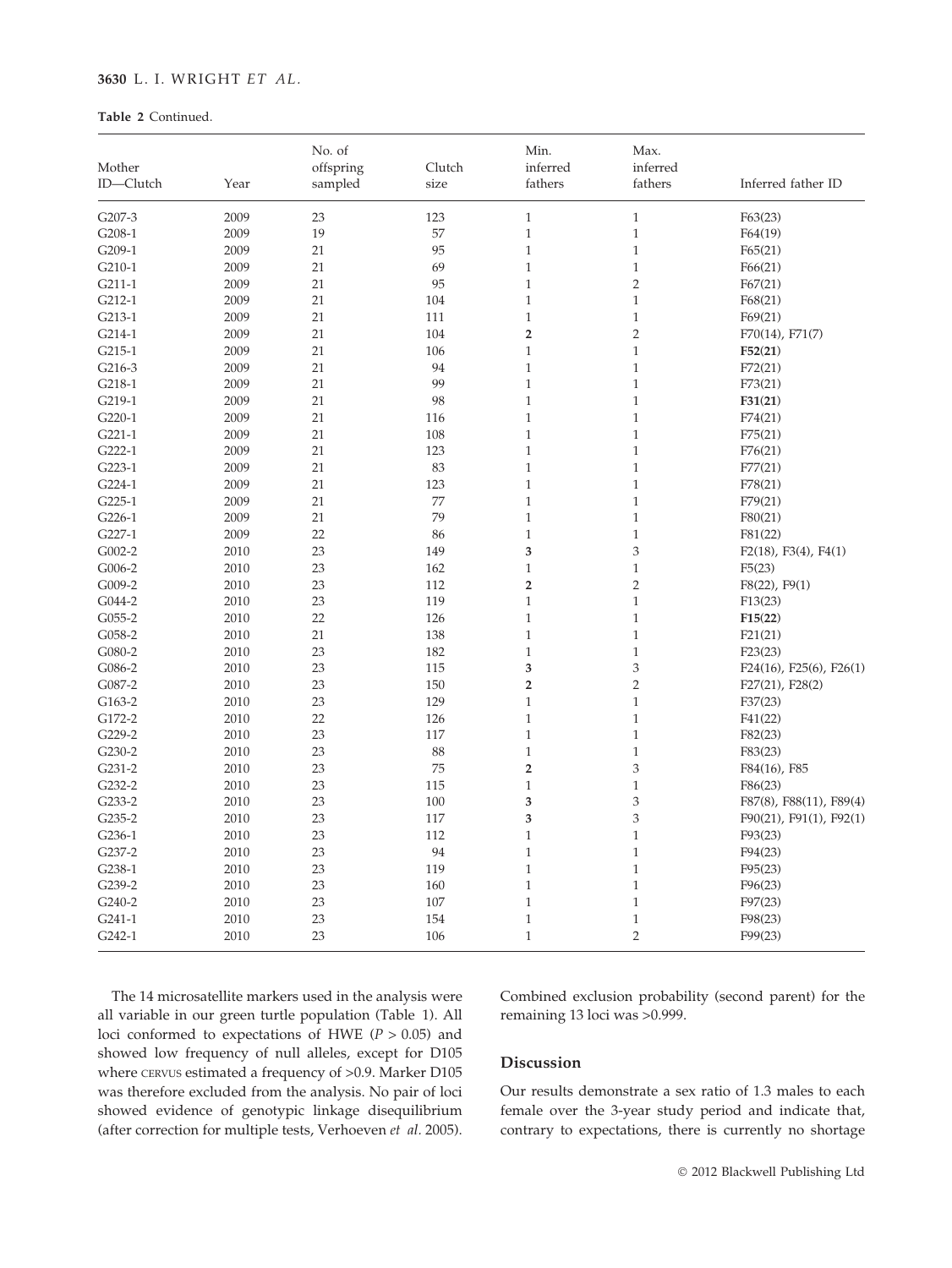

Fig. 1 Number of nesting females (shaded) that were included in the study and inferred number of unique males that sired offspring from those females (a) across the 3-year study period and (b) within each breeding season at Alagadi, northern Cyprus.

of adult male turtles at this rookery, despite a highly female-biased hatchling sex ratio (Broderick et al. 2000; Wright et al. 2012). We show that the observed sex ratio of breeders is not because of a large proportion of males mating annually, as has been suggested in some other marine turtle populations (Limpus 1993; Hays et al. 2010), but reflects a sex ratio of breeding adults that is actually close to even.

Only three of 99 (3%) males returned to breed more than once during the study period, suggesting that male breeding frequencies may be similar to those in females, although further breeding seasons would need to be studied to confirm this pattern. Female green turtles in this population reproduce on average every 3 years (Broderick et al. 2003), and no female nested in more than 1 year during the 3-year study period. Other aspects of breeding behaviour are similar in both sexes; like females, males can undertake long migrations between feeding and breeding grounds, show fidelity to

breeding areas (Limpus 1993; James et al. 2005) and are philopatric to breeding grounds in natal regions (FitzSimmons et al. 1997a).

Other studies report that males migrate to breeding grounds on an annual basis. Hays et al. (2010) tracked three male loggerhead turtles in the Mediterranean for up to 12 months, in which time all of them migrated back to breeding grounds. Female loggerhead turtles in the Mediterranean reproduce on average every 2 years, with a significant number breeding annually (Broderick et al. 2003; Hays et al. 2010), so perhaps accumulating the energy stores required for reproduction in this omnivorous species is more easily achieved than in the herbivorous green turtle (Broderick et al. 2001). Likewise, two male leatherback turtles tracked in the western Atlantic re-migrated to the same breeding grounds in two consecutive years, but two other male turtles remained in feeding grounds throughout the breeding season, suggesting that re-migration interval varies among males in the population (James et al. 2005). Critically, neither of these studies demonstrated that the males tracked to breeding grounds actually mated in either year, and the observed migrations could be resource related. Data from tag returns and observations of green turtles in Australia provide evidence that males reproduce every 1–2 years compared with an average reproductive interval of 4.7 years for females in the same population (Limpus 1993), indicating that reproductive interval in male turtles varies between species and populations and may depend upon quality of foraging grounds and migratory distance (Hamann et al. 2003). It is possible that a large proportion of the male green turtles in our study rookery migrated to the breeding grounds annually, but did not successfully reproduce, although this seems unlikely. It is also possible that males mated annually with females at other rookeries and therefore were not detected in this study, despite evidence that male turtles show fidelity to courtship areas in successive breeding migrations (Limpus 1993). Sampling offspring from multiple rookeries throughout the Mediterranean would be the logical next step to address this question.

The disparity between the observed approximately equal sex ratio of breeders and the highly femaleskewed sex ratio of hatchlings at our study site could be explained by a number of causes. First, age at maturity in green turtles is estimated to be 30–40 years (reviewed in Heppell et al. 2003); hence, current adult sex ratios reflect hatchling sex ratios several decades ago and may become more female biased in the future, although Witt et al. (2010) report only small average increases in sea surface temperatures at this site  $\left($  < 1 °C) over the past 50 years. Sex differences in age at maturity could also cause disagreement between primary and breeding sex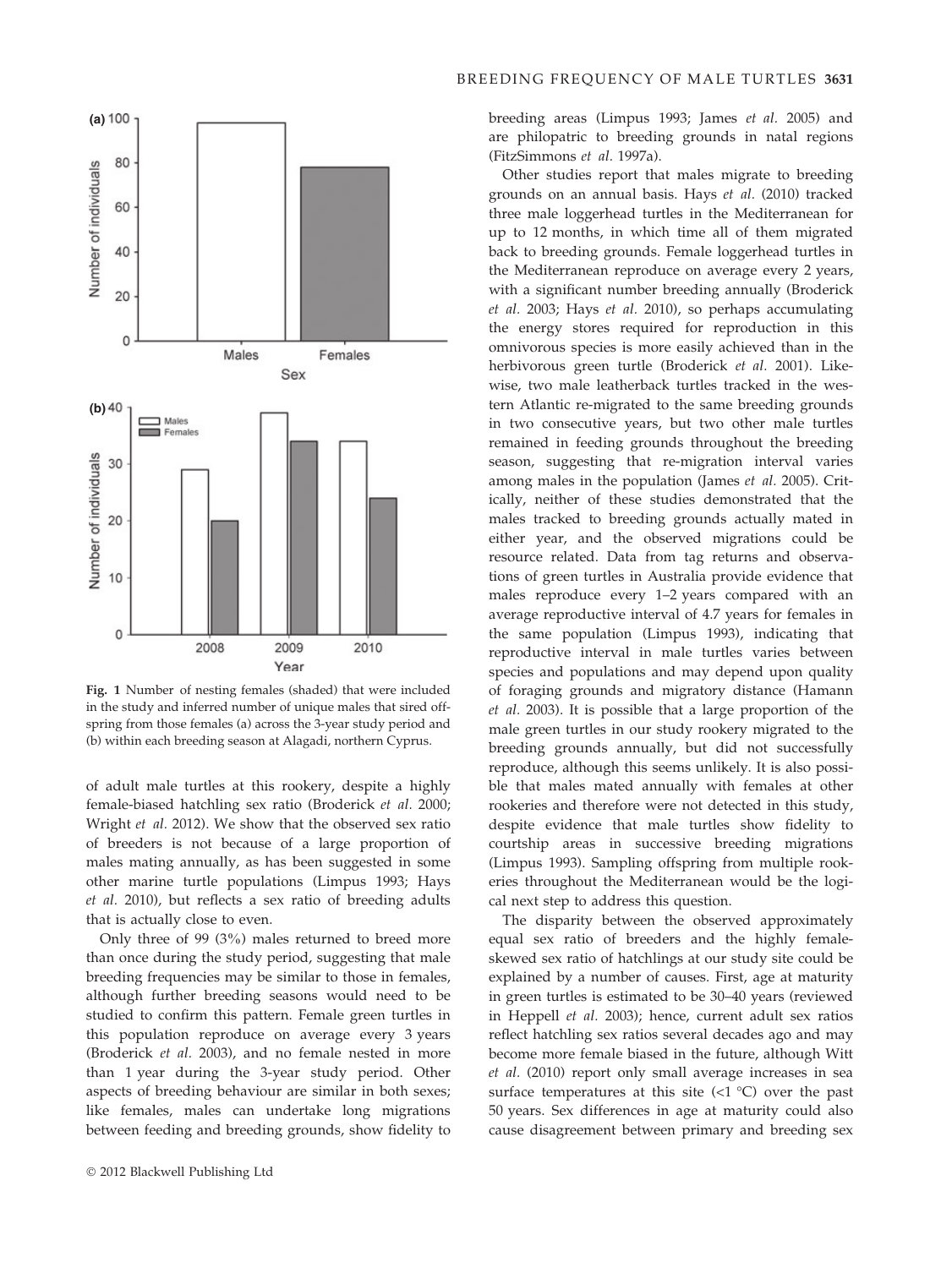ratios. Although there is limited evidence of males reaching maturity earlier than females in the freshwater painted turtle (Chrysemys picta; Freedberg & Bowne 2006), there is no direct evidence that this is the case in marine turtles, and the difference would have to be large to offset the highly female-skewed offspring sex ratio that we observe in northern Cyprus.

Second, our results could indicate strongly femalebiased mortality in early life stages, but owing to a dearth of information relating to the pelagic juvenile and subadult phases in marine turtle life cycles, we can only speculate whether this is the case (although the few data available suggest the female bias is maintained in juvenile populations, for example, Chaloupka & Limpus 2001; Braun-McNeill et al. 2007; Delgado et al. 2010), and if so, what the potential causes of a sex difference in mortality could be. Hatchlings are extremely vulnerable to predation whilst entering the ocean and in near-shore waters; hence, more rapid dispersal to the open ocean is likely to enhance survival (Gyuris 1994; Booth & Evans 2011). Cooler incubation temperatures produce larger hatchlings (Booth & Evans 2011), but there is conflicting evidence regarding the effect of incubation temperature on swimming ability. Recently Booth & Evans (2011) showed that hatchlings from cooler nests (incubation temperatures below 30  $^{\circ}$ C, that is, those that produce a proportion of males) showed greater swimming ability than those incubated at warmer temperatures (above  $30^{\circ}$ C, that is, producing females); however, an earlier study showed the opposite effect (Burgess et al. 2006). Nonetheless, larger green turtle hatchlings experienced significantly lower mortality rates during early offshore migration across a reef at Heron Island, Australia (Gyuris 2000), possibly due to gape limitation of predatory fish. In northern Cyprus, and other nesting regions where femaleproducing incubation temperatures are the norm, the only nests likely to produce any male hatchlings are those laid very early or late in the nesting season when ambient temperatures are cooler. It is feasible that predation at these times is reduced because of seasonal fluctuations in predator abundance, resulting in higher survival of male hatchlings (but see Whelen & Wyneken (2007) for an example of predation increasing towards the end of the hatching season). Directly assessing early mortality in hatchling and juvenile marine turtles would be logistically extremely difficult, but studies on freshwater turtles suggest no significant sex differences in early mortality between the sexes (Janzen & Morjan 2002). Furthermore, there are no reported sex differences in subadult or adult distribution or migration routes that might make one sex more vulnerable to interactions with fisheries or other causes of mortality at subadult life stages, although comparatively little is

known about the movement of male turtles, placing particular importance on studies of their spatial and breeding ecology.

Third, many of the females at our study site could have mated with males hatched on distant nesting beaches elsewhere in the Mediterranean. It has been shown that both male and female marine turtles are philopatric to mating grounds in their natal regions, resulting in genetic structuring among nesting colonies, as revealed by mitochondrial DNA sequences (reviewed in Bowen & Karl 2007). Comparisons between genetic divergence at nuclear and mitochondrial DNA markers, however, have revealed evidence for male-mediated gene flow between rookeries and between some regional populations with shared migratory pathways (FitzSimmons et al. 1997b; Bowen & Karl 2007). In contrast to females that typically show strong fidelity to specific nesting sites (Broderick et al. 2002), when mating takes place in regional courtship grounds that can be distant from the nesting beaches, males can mate with females from multiple rookeries (Limpus 1993). Although no regional breeding grounds have been identified yet for green turtles in the Mediterranean, and mating is thought to occur close to the nesting beaches (Broderick & Godley 1997), males might move around aggregations of receptive females throughout the region. A single adult male green turtle was satellite-tracked from our study site in northern Cyprus in 2009, immediately following mating (Wright et al. 2012), and travelled through or close to multiple nesting sites in Cyprus and Turkey within the breeding season, before moving to feeding grounds off the coast of North Africa. Similarly, James et al. (2005) reported that four male leatherback turtles tracked to breeding grounds ranged widely during the breeding season in the vicinity of multiple small nesting colonies, possibly seeking mating opportunities with females at each site. The extent of male movements during the breeding season may depend on the number of females available at the natal breeding ground, as males returning to small nesting colonies ranged more widely than those returning to larger nesting colonies (James et al. 2005). If the males breeding at our study site originate from distant nesting beaches, and if gene flow has been sufficiently limited to maintain genetic differentiation between nesting populations, then genetic assignment of the females and inferred males could provide evidence to support this conjecture. However, we found no evidence of genetic differentiation among females and inferred males breeding at our study site using the program STRUCTURE (version 2.3.3) (Pritchard et al. 2000); the analysis suggested that a single population  $(K = 1)$  was most likely (Fig. S1, Supporting Information), although we consider this result to be conservative because of the uncertainty associated with our inferred multilocus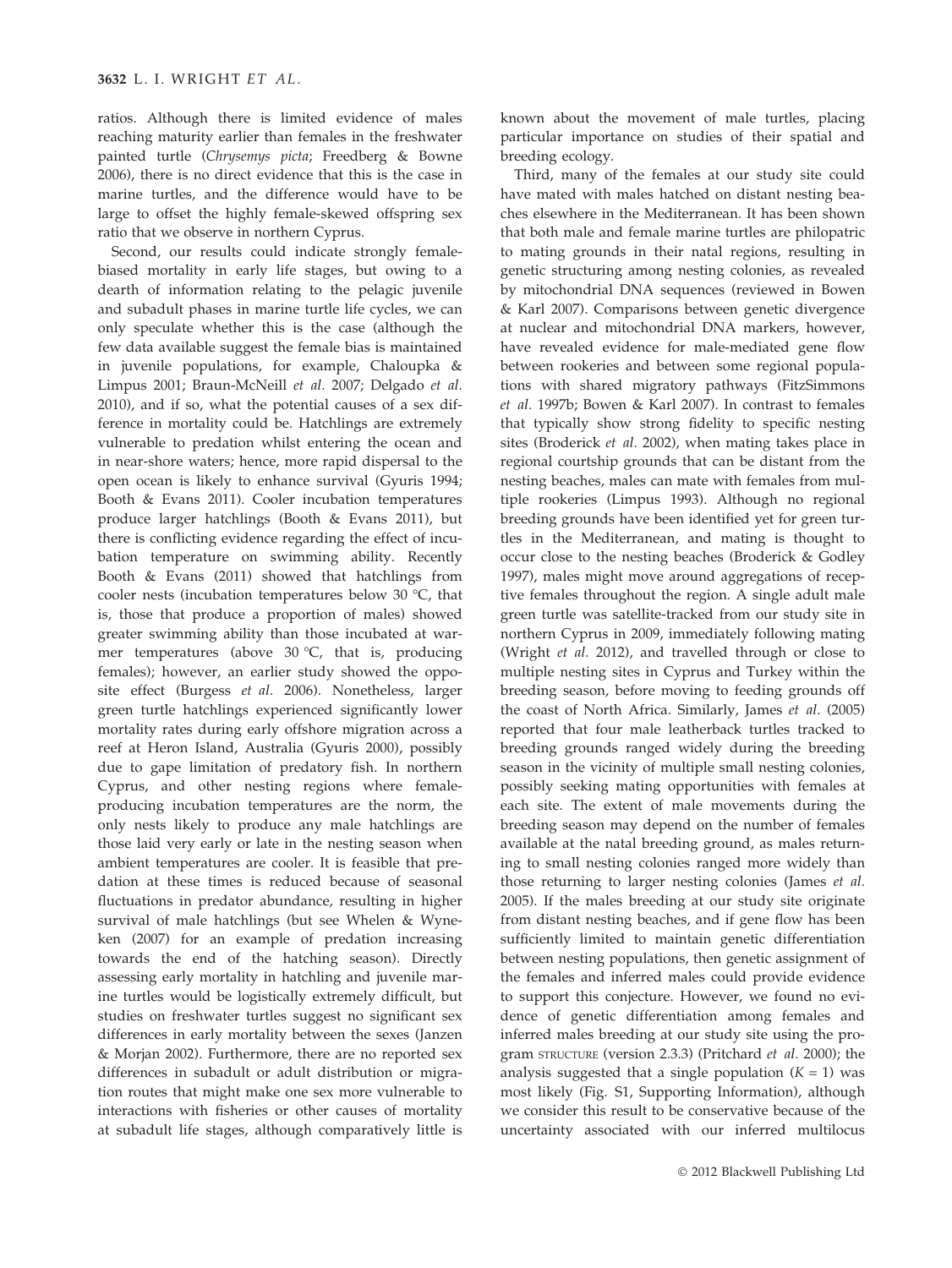genotypes (see Appendix S1, Supporting Information for details of the methods and results of this analysis).

Few estimates of effective population size  $(N_e)$  exist for marine turtles (Rivalan et al. 2006; Theissinger et al. 2009), and those that do all relate to long-term (inbreeding)  $N_e$ . Methods of estimating contemporary  $N_e$  make assumptions that are not met in long-lived marine turtles (such as nonoverlapping generations, temporally distant samples in terms of generations or unbiased primary sex ratios) or require information on key demographic parameters that are unknown (Wang et al. 2010) (for reviews see Palstra & Ruzzante 2008; Hare *et al.* 2011).  $N_e$  is strongly affected by sex ratio and variance in reproductive success among individuals (Frankham 1995). The current close to even sex ratio of breeding adults and the relatively large number of males contributing to reproduction in our study rookery will help to maintain  $N_e$  and, therefore, genetic variation, at least on a local scale. Expanding this study to incorporate other green turtle rookeries throughout the Mediterranean would provide a more robust estimate of the adult sex ratio of the wider population and allow a more accurate viability assessment.

To our knowledge, this study represents the most comprehensive assessment of paternity in any marine turtle species. We have validated the use of molecular-based sibship analysis as a method to census successfully breeding males in a marine turtle population (Pearse et al. 2001; Schwartz et al. 2007; Lee 2008), as well as addressing aspects of male mating behaviour, such as breeding interval, which have previously been logistically very difficult to study. Our approach offers a means of monitoring breeding sex ratios and identifying any future changes that may result from current climate warming.

## Acknowledgements

We would like to thank the Editor and three anonymous reviewers for providing comments that significantly improved an earlier version of the manuscript. LIW is funded by a Natural Environment Research Council (NERC) doctoral studentship. Laboratory work was performed at the NERC Biomolecular Analysis Facility, Sheffield. We would like to thank T Burke, D Dawson, G Horsburgh, A Krupa and A Santure for help and advice with microsatellite genotyping and paternity analysis. We thank the funding bodies and volunteers that support the Marine Turtle Conservation Project in Cyprus. This study would not have been possible without the assistance of L Collyer, R Snape, K Stokes and numerous volunteers during fieldwork, to whom we are grateful.

#### References

Aggarwal RK, Velavan TP, Udaykumar D et al. (2004) Development and characterization of novel microsatellite markers from the olive ridley sea turtle (Lepidochelys olivacea). Molecular Ecology Notes, 4, 77–79.

- Anthony LL, Blumstein DT (2000) Integrating behaviour into wildlife conservation: the multiple ways that behaviour can reduce Ne. Biological Conservation, 95, 303–315.
- Bonnet X, Bradshaw D, Shine R (1998) Capital versus income breeding: an ectothermic perspective. Oikos, 83, 333–342.
- Booth DT, Evans A (2011) Warm water and cool nests are best. How global warming might influence hatchling green turtle swimming performance. PLoS ONE, 6, e23162.
- Bowen BW, Karl SA (2007) Population genetics and phylogeography of sea turtles. Molecular Ecology, 16, 4886–4907.
- Braun-McNeill J, Epperly SP, Owens DW et al. (2007) Seasonal reliability of testosterone radioimmunoassay (RIA) for predicting sex ratios of juvenile loggerhead (Caretta caretta) turtles. Herpetologica, 63, 275–284.
- Broderick AC, Godley BJ (1997) Observations of reproductive behaviour of male green turtles (Chelonia mydas) at a nesting beach in Cyprus. Chelonian Conservation and Biology, 2, 615– 616.
- Broderick AC, Godley BJ, Reece S, Downie JR (2000) Incubation periods and sex ratios of green turtles: highly female biased hatchling production in the eastern Mediterranean. Marine Ecology Progress Series, 202, 273–281.
- Broderick AC, Godley BJ, Hays GC (2001) Trophic status drives inter-annual variability in nesting numbers of marine turtles. Proceedings of the Royal Society of London Series B-Biological Sciences, 268, 1481–1487.
- Broderick AC, Glen F, Godley BJ, Hays GC (2002) Estimating the number of green and loggerhead turtles nesting annually in the Mediterranean. Oryx, 36, 227–235.
- Broderick AC, Glen F, Godley BJ, Hays GC (2003) Variation in reproductive output of marine turtles. Journal of Experimental Marine Biology and Ecology, 288, 95–109.
- Bull JJ, Charnov EL (1989) Enigmatic reptilian sex ratios. Evolution, 43, 1561–1566.
- Burgess EA, Booth DT, Lanyon JM (2006) Swimming performance of hatchling green turtles is affected by incubation temperature. Coral Reefs, 25, 341–349.
- Casale P, Freggi D, Basso R, Argano R (2005) Size at male maturity, sexing methods and adult sex ratio in loggerhead turtles (Caretta caretta) from Italian waters investigated through tail measurements. Herpetological Journal, 15, 145–148.
- Chaloupka M, Limpus C (2001) Trends in the abundance of sea turtles resident in southern Great Barrier Reef waters. Biological Conservation, 102, 235–249.
- Delgado C, Canário AVM, Dellinger T (2010) Sex ratios of loggerhead sea turtles Caretta caretta during the juvenile pelagic stage. Marine Biology, 157, 979–990.
- DiBattista JD, Feldheim KA, Thibert-Plante X et al. (2008) A genetic assessment of polyandry and breeding-site fidelity in lemon sharks. Molecular Ecology, 17, 3337–3351.
- Dutton PH, Frey A (2009) Characterization of polymorphic microsatellite markers for the green turtle (Chelonia mydas). Molecular Ecology Resources, 9, 354–356.
- Dutton DL, Dutton PH, Chaloupka M, Boulon RH (2005) Increase of a Caribbean leatherback turtle Dermochelys coriacea nesting population linked to long-term nest protection. Biological Conservation, 126, 186–194.
- Emlen ST, Oring LW (1977) Ecology, sexual selection, and evolution of mating systems. Science, 197, 215–223.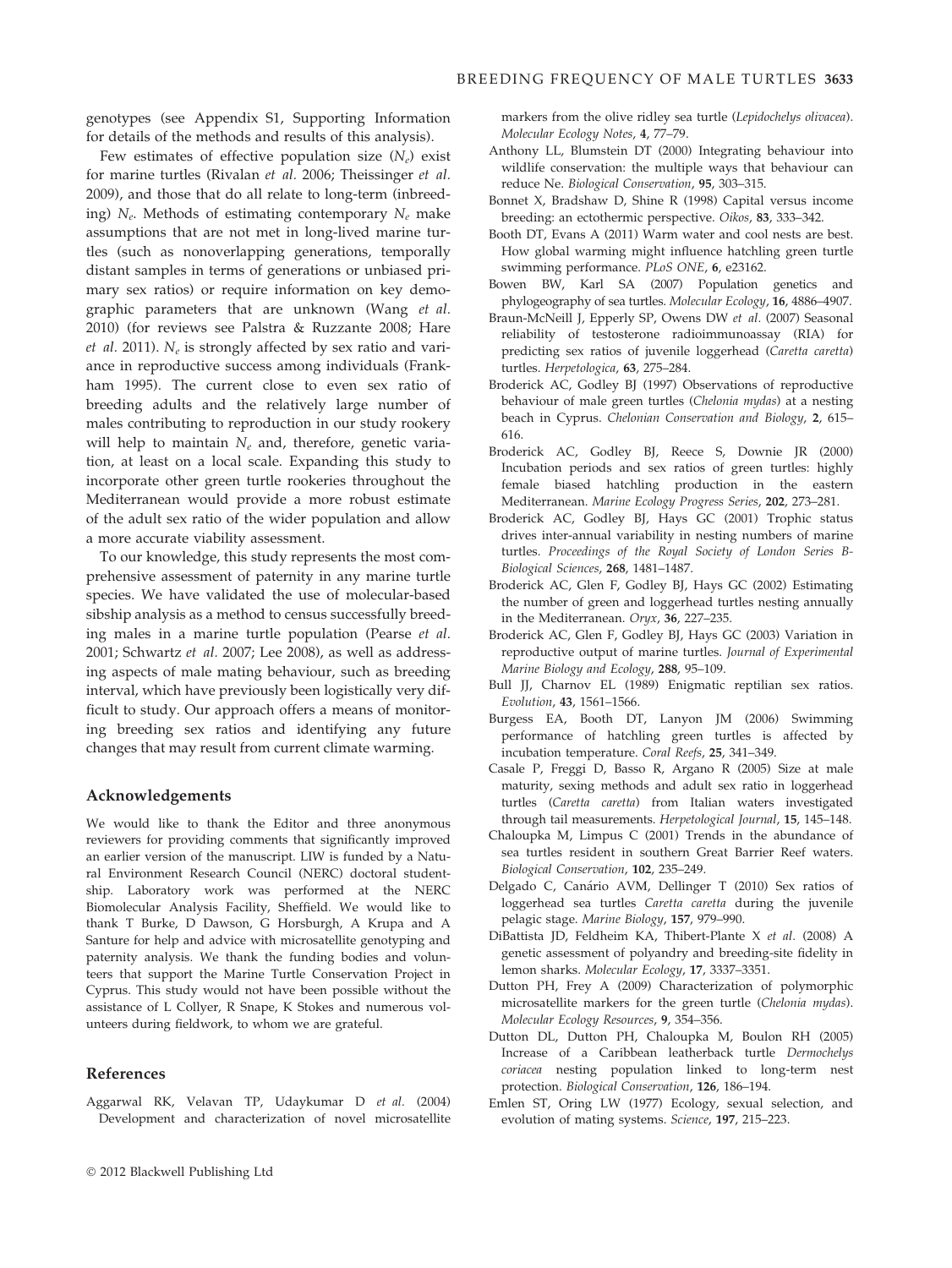- FitzSimmons NN, Moritz C, Moore SS (1995) Conservation and dynamics of microsatellite loci over 300-million years of marine turtle evolution. Molecular Biology and Evolution, 12, 432–440.
- FitzSimmons NN, Limpus CJ, Norman JA et al. (1997a) Philopatry of male marine turtles inferred from mitochondrial DNA markers. Proceedings of the National Academy of Sciences of the United States of America, 94, 8912–8917.
- FitzSimmons NN, Moritz C, Limpus CJ et al. (1997b) Geographic structure of mitochondrial and nuclear gene polymorphisms in Australian green turtle populations and male-biased gene flow. Genetics, 147, 1843–1854.
- Frankham R (1995) Effective population-size adult-population size ratios in wildlife – a review. Genetical Research, 66, 95–107.
- Frankham R (2005) Genetics and extinction. Biological Conservation, 126, 131–140.
- Frankham R, Ballou JD, Briscoe DA (2003) Introduction to Conservation Genetics. Cambridge University Press, Cambridge.
- Frasier TR, Hamilton PK, Brown MW et al. (2007) Patterns of male reproductive success in a highly promiscuous whale species: the endangered North Atlantic right whale. Molecular Ecology, 16, 5277–5293.
- Freedberg S, Bowne DR (2006) Monitoring juveniles across years reveals non-Fisherian sex ratios in a reptile with environmental sex determination. Evolutionary Ecology Research, 8, 1499–1510.
- Fuentes MMPB, Hamann M, Limpus CJ (2010) Past, current and future thermal profiles of green turtle nesting grounds: implications from climate change. Journal of Experimental Marine Biology and Ecology, 383, 56–64.
- Gilpin ME, Soulé ME (1986) Minimum viable populations: the processes of species extinctions. In: Conservation Biology: The Science of Scarcity and Diversity (ed. Soulé ME), pp. 13–34. Sinauer Associates, Sunderland, Massachusetts.
- Gottelli D, Wang JL, Bashir S, Durant SM (2007) Genetic analysis reveals promiscuity among female cheetahs. Proceedings of the Royal Society B-Biological Sciences, 274, 1993–2001.
- Gyuris E (1994) The rate of predation by fishes on hatchlings of the green turtle (Chelonia mydas). Coral Reefs, 13, 137–144.
- Gyuris E (2000) The relationship between body size and predation rates on hatchlings of the green turtle (Chelonia mydas): is bigger better? In: Sea Turtles of the Indo-Pacific: Research, Management and Conservation (eds Pilcher N, Ismail M), pp. 143–147. Academic Press, New York.
- Hamann M, Limpus CJ, Owens DW (2003) Reproductive cycles of males and females. In: The Biology of Sea Turtles, Vol. 2 (eds Lutz PL, Musick JA, Wyneken J), pp. 135–161. CRC Press, Boca Raton, Florida.
- Hare MP, Nunney L, Schwartz MK et al. (2011) Understanding and estimating effective population size for practical application in marine species management. Conservation Biology, 25, 438–449.
- Hawkes LA, Broderick AC, Godfrey MH, Godley BJ (2009) Climate change and marine turtles. Endangered Species Research, 7, 137–154.
- Hays GC, Fossette S, Katselidis KA et al. (2010) Breeding periodicity for male sea turtles; operational sex ratios, and implications in the face of climate change. Conservation Biology, 24, 1636–1643.
- Heppell SS, Snover ML, Crowder LB (2003) Sea turtle population ecology. In: The Biology of Sea Turtles, Vol. 2 (eds

Lutz PL, Musick JA, Wyneken J), pp. 275–306. CRC Press, Boca Raton, Florida.

- Israel JA, May B (2010) Indirect genetic estimates of breeding population size in the polyploid green sturgeon (Acipenser medirostris). Molecular Ecology, 19, 1058–1070.
- James MC, Eckert SA, Myers RA (2005) Migratory and reproductive movements of male leatherback turtles (Dermochelys coriacea). Marine Biology, 147, 845–853.
- Janzen FJ (1994) Climate-change and temperature-dependent sex determination in reptiles. Proceedings of the National Academy of Sciences of the United States of America, 91, 7487–7490.
- Janzen FJ, Morjan CL (2002) Egg size, incubation temperature, and post-hatching growth in painted turtles (Chrysemys picta). Journal of Herpetology, 36, 308–311.
- Janzen FJ, Tucker JK, Paukstis GL (2000a) Experimental analysis of an early life-history stage: avian predation selects for larger body size of hatchling turtles. Journal of Evolutionary Biology, 13, 947–954.
- Janzen FJ, Tucker JK, Paukstis GL (2000b) Experimental analysis of an early life-history stage: selection on size of hatchling turtles. Ecology, 81, 2290–2304.
- Kanno Y, Vokoun JC, Letcher BH (2010) Sibship reconstruction for inferring mating systems, dispersal and effective population size in headwater brook trout (Salvelinus fontinalis) populations. Conservation Genetics, 12, 619–628.
- Karl SA (2008) The effect of multiple paternity on the genetically effective size of a population. Molecular Ecology, 17, 3973–3977.
- Kasparek M, Godley BJ, Broderick AC (2001) Nesting of the green turtle, Chelonia mydas, in the Mediterranean: a review of status and conservation needs. Zoology in the Middle East, 24, 45–74.
- Kichler K, Holder MT, Davis SK et al. (1999) Detection of multiple paternity in the Kemp's ridley sea turtle with limited sampling. Molecular Ecology, 8, 819–830.
- Lee PLM (2008) Molecular ecology of marine turtles: new approaches and future directions. Journal of Experimental Marine Biology and Ecology, 356, 25–42.
- Limpus CJ (1993) The green turtle, Chelonia-mydas, in Queensland – breeding males in the southern Great-Barrier-Reef. Wildlife Research, 20, 513–523.
- Liu JX, Ely B (2009) Sibship reconstruction demonstrates the extremely low effective population size of striped bass Morone saxatilis in the Santee-Cooper system, South Carolina, USA. Molecular Ecology, 18, 4112–4120.
- Marshall TC, Slate J, Kruuk LEB, Pemberton JM (1998) Statistical confidence for likelihood-based paternity inference in natural populations. Molecular Ecology, 7, 639–655.
- Miller JD (1997) Reproduction in sea turtles. In: The Biology of Sea Turtles (eds Lutz PL, Musick JA), pp. 51–81. CRC Press, Boca Raton, Florida.
- Mitchell NJ, Kearney MR, Nelson NJ, Porter WP (2008) Predicting the fate of a living fossil: how will global warming affect sex determination and hatching phenology in tuatara? Proceedings of the Royal Society B-Biological Sciences, 275, 2185–2193.
- Monzon-Arguello C, Munoz J, Marco A et al. (2008) Twelve new polymorphic microsatellite markers from the loggerhead sea turtle (Caretta caretta) and cross-species amplification on other marine turtle species. Conservation Genetics, 9, 1045–1049.